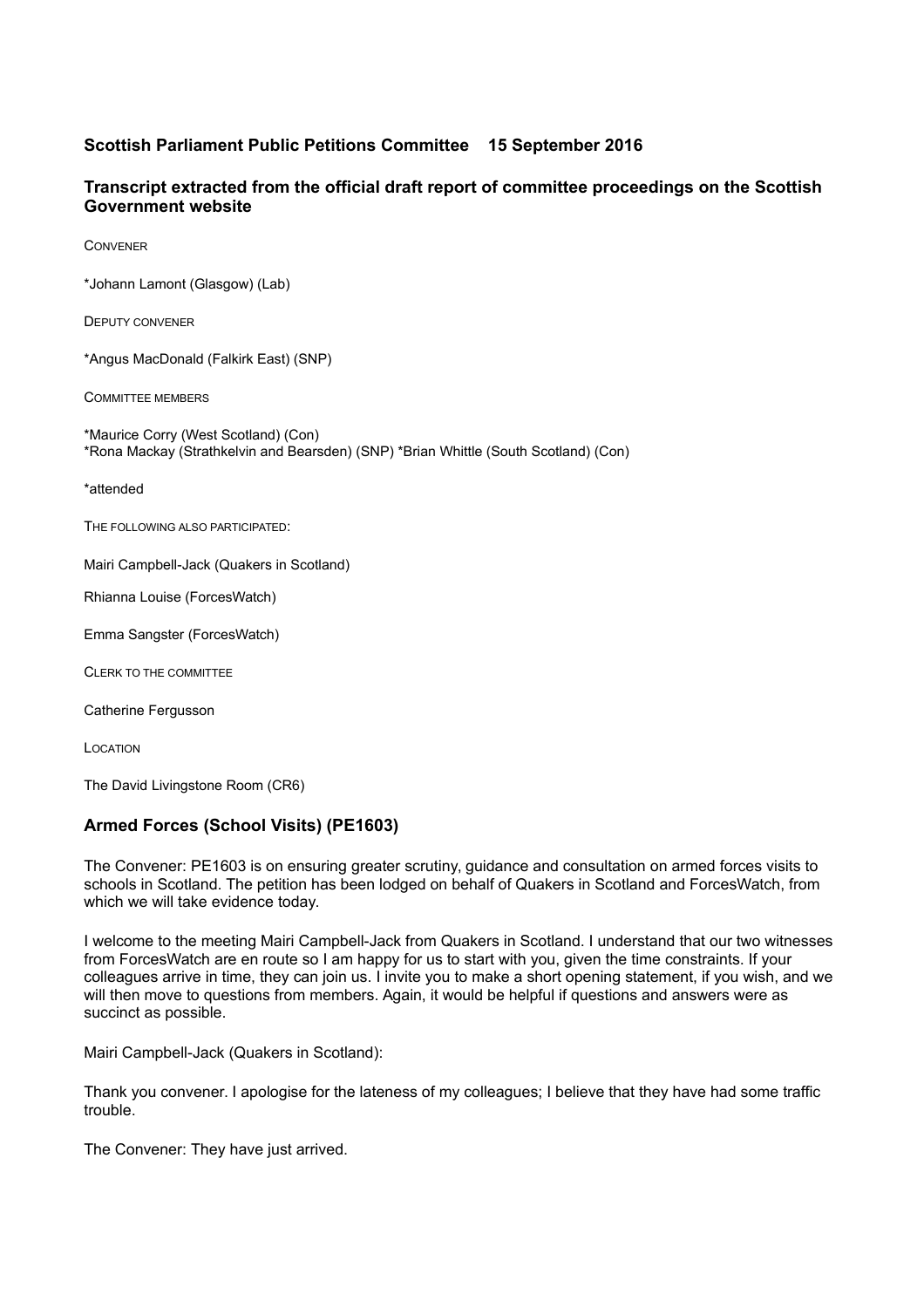I welcome Emma Sangster and Rhianna Louise from ForcesWatch, who will join Mairi Campbell- Jack in presenting the petition.

Mairi Campbell-Jack: I represent Quakers in Scotland. The Quakers formed in 1652, so we have been around for almost 400 years.

At a very early stage, the peace testimony of Quakers became a central part of their belief and, for many Quakers today, it is still a strong part of their identity. The peace testimony has seen Quakers working on battlefields and in conflict zones across the centuries and around the globe, tending to the injured, comforting the dying and brokering peace.

In the modern day, we have worked in places such as Rwanda on truth and reconciliation, in the Democratic Republic of Congo, and in elections in Burundi to make sure that they are free and fair. The peace testimony is not just people sitting in the warmth and comfort of their own homes, wishing for a better world. Quakers go out and live their peace testimony, sometimes putting their own safety and lives at risk.

Quakers in Scotland are concerned at an increasing militarisation in society since the Iraq war, and we are especially concerned when it comes to the militarisation of our young people in schools.

We believe that there are several issues here. One is child welfare. There is increasing evidence that the younger somebody joins the armed forces, the worse their outcomes are, including death, disability, addiction and poor mental health. There is a concern about informed choice as it appears that often, when the armed forces go into schools, there is no adequate balance. They present a glossy, glamorised and adventurous image of life in the armed forces and that does not take into account the uniqueness of the career, its dangers and the ethical problems that soldiers and other people in the armed forces might face.

Our final concern is about parental choice. It appears that not all parents are informed by the armed forces or the school of the visits, so they do not have an opportunity to discuss the visit with their child, with the school or with the teacher concerned. Their right to conscientiously object is removed.

The petition is asking for scrutiny and to make transparent and accessible information available to the public. There should be guidance so that teachers and parents know how balance is achieved in the classroom, and there should be consultation so that parents and children can consider and have a voice on the issue.

The Convener: Thank you. We will move to questions.

On your point about parental choice, do you think that, at senior school level, the choice should be exercised by the student rather than the parent?

Mairi Campbell-Jack: We would expect students and parents to talk to each other about the issues. How parents and students want to have that conversation in their own homes is not up to us, but we would hope that, as children get older, they would be able to start their own process of critical thinking about these issues.

The Convener: I am trying to establish that, if somebody is over 16 and therefore able to vote, it should be within their right to determine whether they withdraw from an event in school where the armed forces are present, rather than expecting a decision from the parent.

Mairi Campbell-Jack: I agree with that.

The Convener: The petition says that the armed forces use a narrow definition of recruitment, in that it refers only to the act of signing up. How would you define recruitment and would that definition apply to other organisations? Should all careers-related activities in schools that promote particular careers or organisations be considered to be recruitment?

Mairi Campbell-Jack: We see recruitment as a process rather than an event—like many things in Scotland and we know from armed forces documents that they see it as a process as well.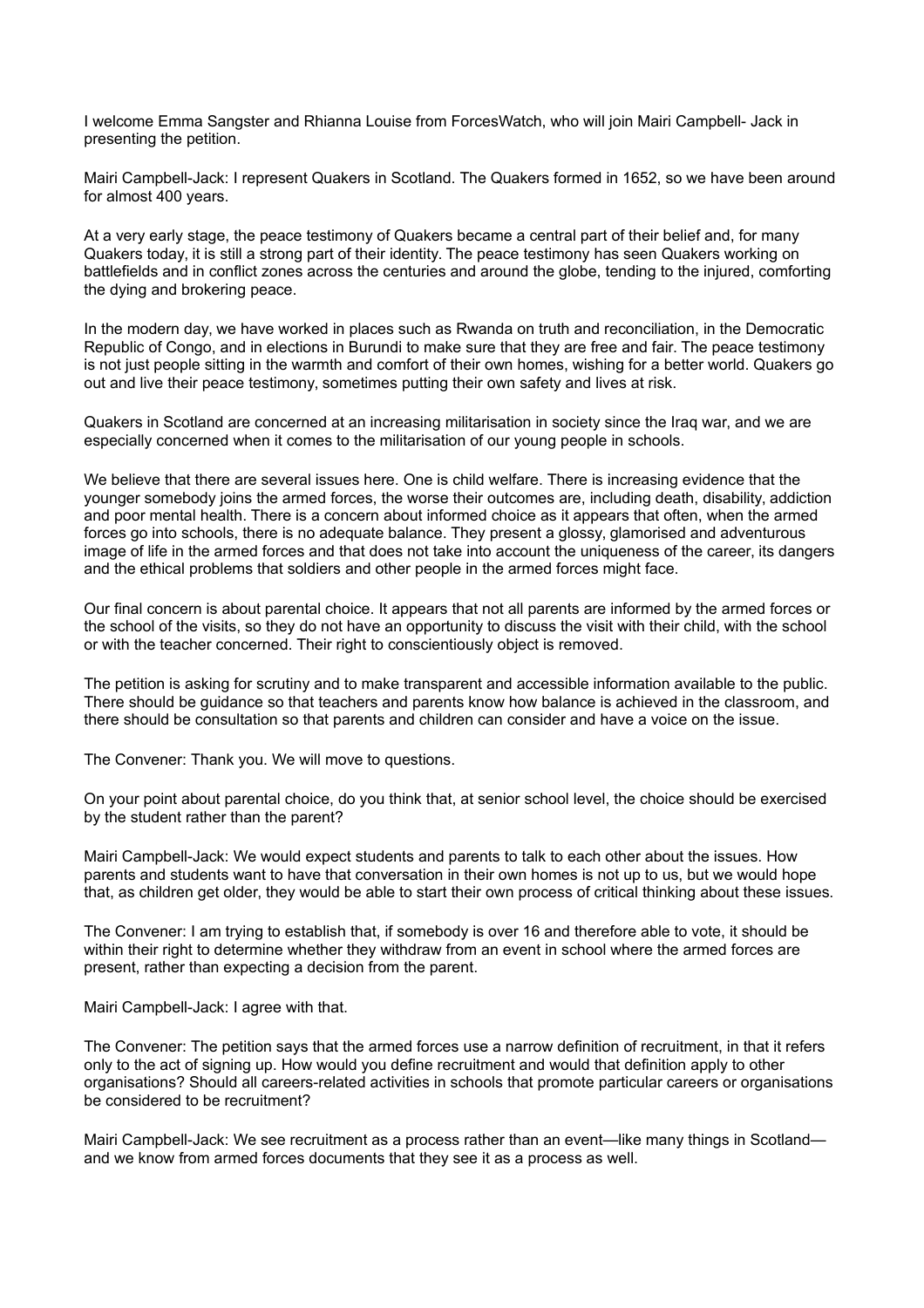Emma Sangster (ForcesWatch): We know from internal armed forces documents that they think that the prerecruitment interest that they would like to gain in young people takes place over a number of years and that it might be sparked by any one encounter with the armed forces. We of course accept that the actual process of recruitment—of signing on the dotted line, as it were—does not take place in the school. In any case, it needs to involve parents at that final stage. However, we are concerned that a lot of what happens in schools is that pre-recruitment activity. There is certainly quite a bit of evidence from internal Ministry of Defence documents that that is how it views the situation.

The Convener: Is that a process that other organisations go through when they go into schools?

Emma Sangster: We are not experts on what other organisations seek to get out of their activities in schools, but we have done some research on other public service visits to schools. None of the data that we found showed anything like the level of visits that the armed forces make to schools. The fire service goes into schools, but that is to talk about fire safety; it is not particularly to talk about becoming part of the fire service.

The Convener: Yes, but if private companies go into schools to recruit, would you expect there to be some kind of monitoring of what those jobs involve and whether there are ethical questions in their work, too?

Emma Sangster: Yes. The education system should not be seen as a ready catchment for recruits into any industry, because going down any pathway needs a lot of consideration. Of course, it might be an arena where people start to gather information about different career pathways, but it should not be one where they go a significant way down any of those pathways.

The Convener: So you would be concerned more generally about careers fairs in schools where companies come in and talk about what they do.

Emma Sangster: Many of those are about opening up options for young people. The armed forces are a little different, because people can sign up at 16 and commit to a long period of service of up to six years, which is quite different from any other career. Also, there are the unique risks of an armed forces career. That needs extra consideration, and it is one of the things that the Welsh Government noted in particular. The unique nature of an armed forces career sets it aside from other employers in that respect.

Angus MacDonald: I note that you are concerned that schools in deprived areas are being targeted, although you say that there is not a straightforward link between the number of visits and levels of deprivation. The petition states that 83 per cent of state secondary schools have been visited compared with 50 per cent of independent secondary schools. A total number of visits is also provided for state schools, but do you have a total number of visits to independent secondary schools?

Emma Sangster: Yes, we have that figure, but I do not have it to hand. It was clear from the data set that we looked at that the visits to independent schools were just a fraction of the total number of visits and that far fewer of those schools were visited. In those two years, there was not a single recorded visit by the Army to an independent school. The visits to independent schools were all from the RAF or the navy, and the Army just visited state secondary schools.

Angus MacDonald: If you have that breakdown of figures, that would be great.

Emma Sangster: I can provide you with that.

Maurice Corry: Convener, I would like to declare that I had a visit to my office from Mr Jim White, an independent researcher, on that subject.

The location of armed forces careers offices is significant. Could you expand on that and say something about how that significance is demonstrated by evidence of career-related activities in schools?

Mairi Campbell-Jack: I think that ForcesWatch would be better at answering that question. It will be able to give you more information.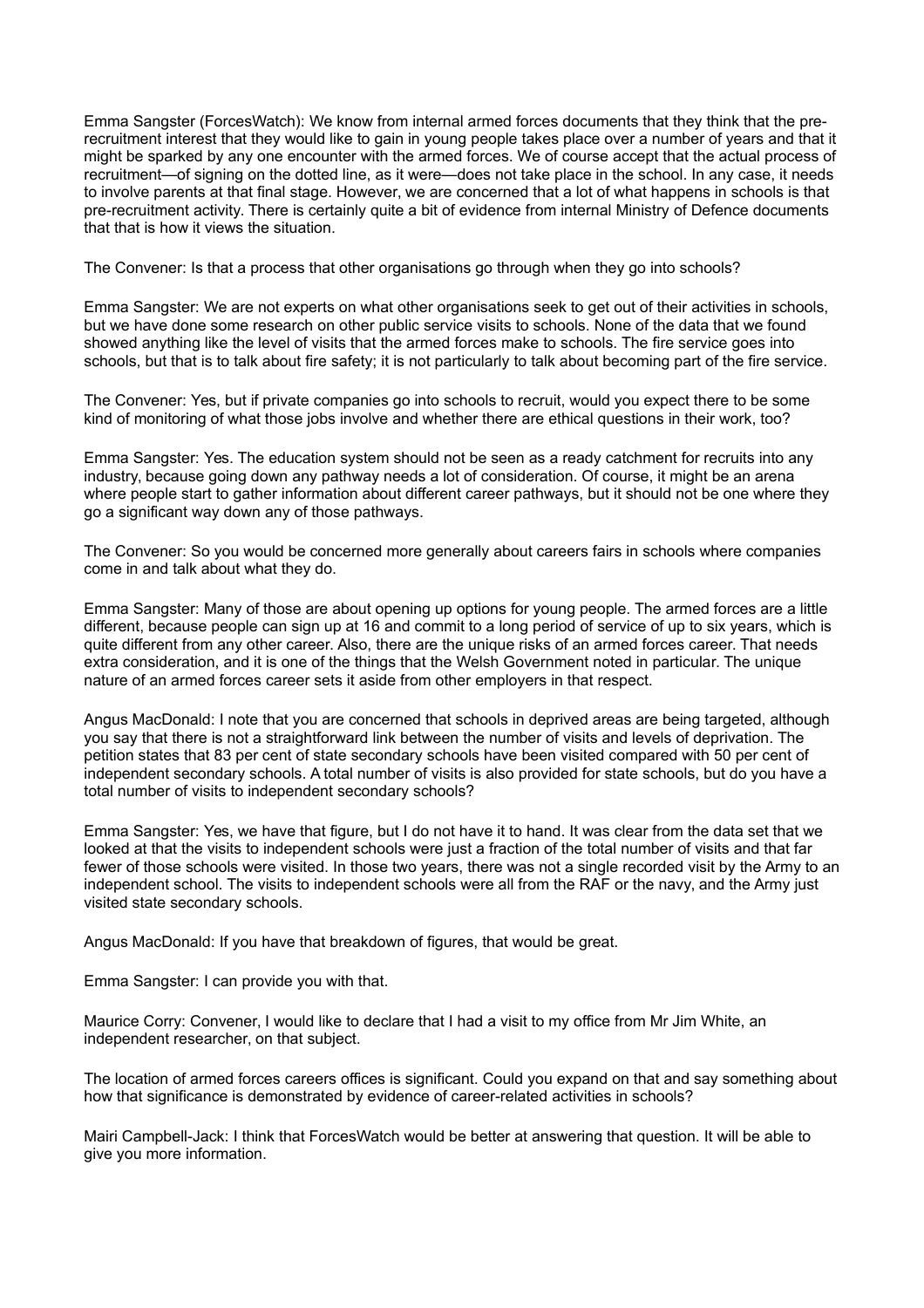Emma Sangster: We found that certain local authority areas were visited more than others. If you look at the geographic range of visits, you see that there is a focus on the central belt and up towards Aberdeen and, at the time of the collection of data that we were looking at, that is where a lot of the armed forces careers offices were located. When we look at which schools are visited more than others, important factors include the location of the offices where regiments are based, where there might be a lot of armed forces families living, and where there might be other employment related to the armed forces. Perhaps one significant factor is the relationship that, over time, a school has built up with the armed forces or that the armed forces have built up with a school. That would also enable more visits to take place.

Maurice Corry: Scotland is unique in many ways for its regimental traditions and regimental families. In many parts of Scotland, there are unique ties with local regiments—more so than in other parts of the United Kingdom. Have you considered that and built it into some of your research?

Emma Sangster: We understand that that is particular to Scotland, but that does not undermine our concerns about how visits should be conducted and what guidance should be given to schools regarding those visits.

Maurice Corry: I am just thinking from the point of view of the families of the children who come forward and declare an interest in being recruited. Therefore, there is an external interest, which is very important for you to consider.

Brian Whittle: Has a comparison been made with the number of visits that are made by any other employer, be it public or private sector, or by other uniformed services such as the police, the fire service or the ambulance service?

Emma Sangster: As I said, we tried to get data through freedom of information about the number of visits from other public services, and we found that the armed forces visit schools at a significantly higher rate. We have not done a huge amount of further research into that area. We wanted to explore whether other public services visit schools to that degree and we can confidently say that they do not. I do not think that they are resourced in the same way that would allow them to visit schools at that rate. The armed forces put quite a bit of funding in that direction.

Mairi Campbell-Jack: We would also argue that comparing other public sector employers with the Army is not comparing like with like. One of our points is that the Army provides a job that is unique in its dangers and in the ethical questions around it. Although there are other jobs that are dangerous, such as being a fireman or a paramedic, which involve putting yourself at risk and going into risky situations, it is quite easy to quit those jobs, but that is not the case with the Army. We think that the Army needs to be treated differently from other employers and that its uniqueness should be recognised.

Brian Whittle: Is there any evidence, including from elsewhere in the United Kingdom, that visits to schools have a tangible impact on the number of young people joining the armed forces, or is the information gathering that the petition asks for part of being able to make that assessment?

Emma Sangster: We do not have particular information on whether young people in a school that is visited more often than others are more likely to join the Army. We know that more than 2,500 people under the age of 18 join the armed forces every year, and their decision to do so will have been precipitated by the armed forces having contact with those young people at some point, but we have not looked at that direct relationship. Not so much in Scotland but elsewhere in the UK, there are cadet forces in schools. That is being expanded, particularly in England and Wales. People's involvement in the cadets is perhaps more of a direct link with a later decision to join the armed forces.

Mairi Campbell-Jack: We started doing the research for this petition and gathering information though FOIs in early 2015, but we found it incredibly difficult to get hold of information. Some of the armed forces' information about visits to schools was in the form of handwritten notes. In other cases, personnel had changed or had left the armed forces and the information that we required was not available. In another case, a computer system had changed. All of that resulted in there being massive holes in the information that we could get. It is hard for people to have reliable information on what is happening in schools. That is one of the reasons why we believe that we need accessible information that the public can look up.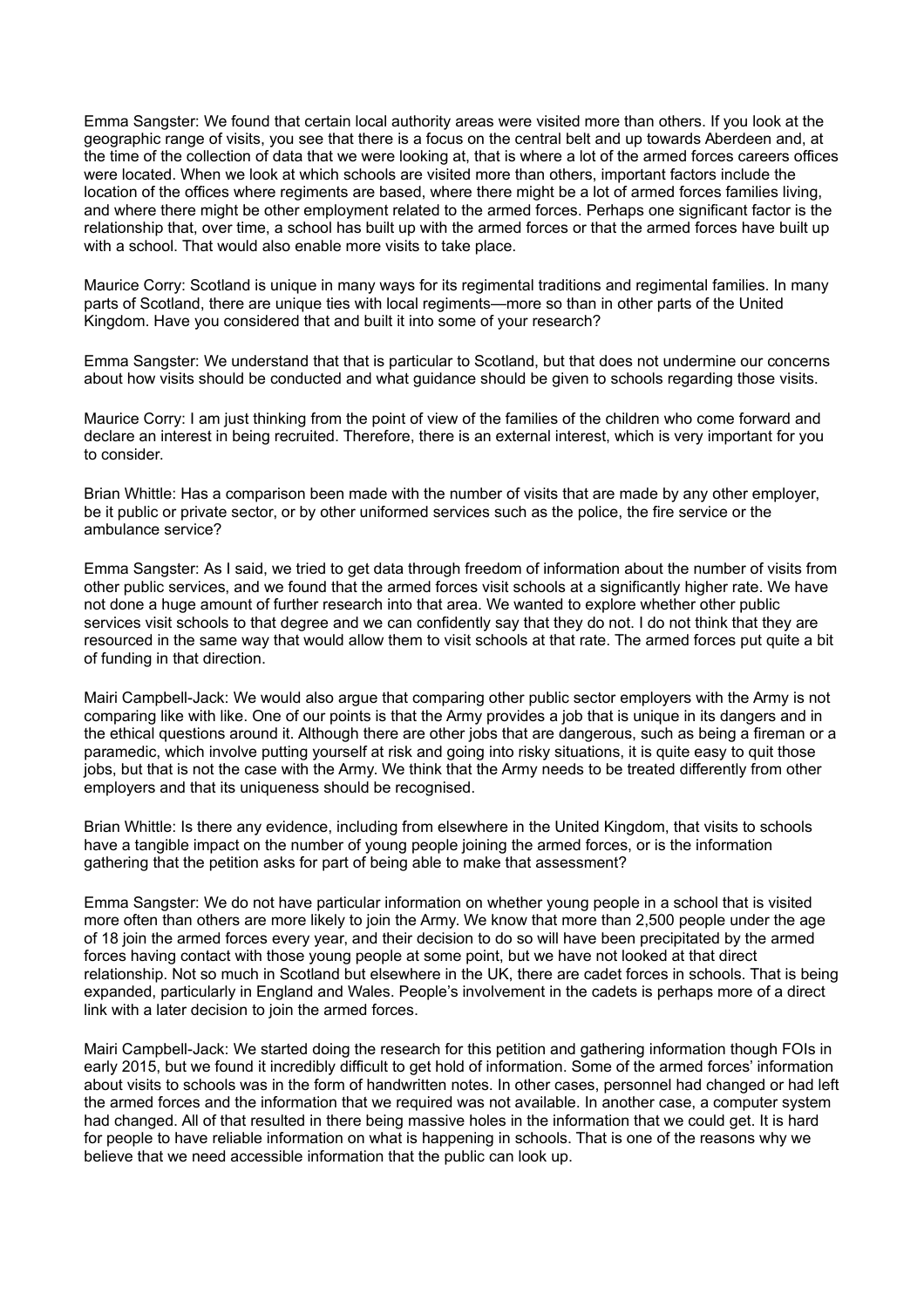Emma Sangster: I would reiterate that. Having done a lot of the data analysis myself, I know about the difficulties of getting hold of the data and then using it. That is one of the issues that we think it is important to address.

Another element that is more recent and which we do not have much information on but which we think needs exploring concerns the involvement of Capita, the private company that has the recruitment contract with the MOD. Part of that involves working in education to interest young people in enlisting in the armed forces. You could say that the armed forces have a number of interests in going into schools, such as informing young people about what they do and imparting knowledge to young people, but Capita's single remit is to provide recruits. We do not know the extent to which the outreach team in Capita visits schools but, obviously, if it is visiting schools, its longer-term aim in doing so is to increase recruitment. We therefore think that there should be more transparency around and research into the role of Capita in this process.

Rona Mackay: Your petition talks about the need for a balanced view to be presented by the armed forces. What do you think the chances are of that happening?

Mairi Campbell-Jack: There are some questions around balance and who should provide that balance. It might be best if the class teacher provided balance after the visit, or if the school could provide balance by also having peace organisations come into the school to talk to children—there are some great organisations out there, such as Veterans for Peace and PeaceJam.

Our other concern is not so much about what the teachers and schools are doing, but about the presentations that the armed forces give, which seem to be quite glossy, glamorous and exciting. We know that young people's cognitive development means that they are not as good as older people at assessing long-term risk to themselves, and there is a risk that the armed forces will create a rather rose-tinted view of what that life is actually like.

There are questions around who would be best at providing balance, and how organisations such as Quakers in Scotland can support schools, teachers and local authorities in providing balance.

Rona Mackay: Are you saying that the armed forces do not give a balanced view when they do the presentations?

Mairi Campbell-Jack: We do not believe that they do.

Rona Mackay: I have a wee follow-up on that. Do you know what the pupils' views are when they see those presentations?

Mairi Campbell-Jack: Probably in most of Scotland the views will be very mixed. Some people will probably welcome the presentation and others might feel very neutral. We know from Quaker children that they have been left feeling very uncomfortable in the classroom. Sometimes they have been given no alternative but to attend, which has been very difficult for them. It would be great to have the plurality of views recognised.

The Convener: In terms of balance, the implication seems to be that the armed forces are in favour of war and the peace organisations are in favour of peace.

Mairi Campbell-Jack: Peace organisations are not necessarily in favour of peace—they are in favour of critical thinking around conflict issues, and would work with children to encourage that critical thinking. We feel that that does not come through when it is just an armed forces visit.

The Convener: I presume that if the armed forces talk about peacekeeping work through the United Nations, then the children are not seeing their work through just one prism.

Mairi Campbell-Jack: We are not aware of armed forces visits that focus on peacekeeping work.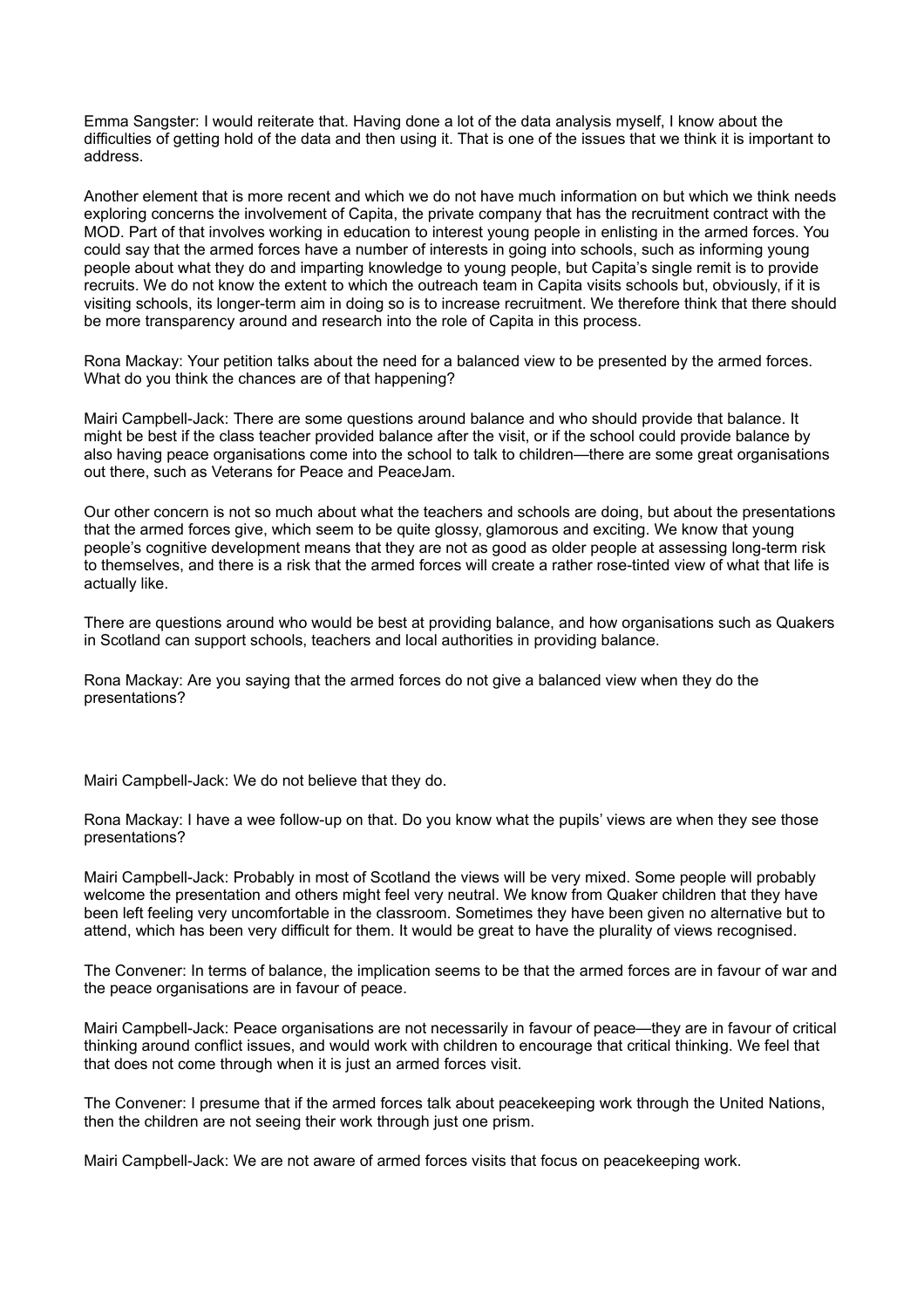Rhianna Louise (ForcesWatch): Besides peacekeeping, there is also peace-building and conflict transformation. There is a whole realm of material out there about conflict transformation that is not widely available to children in schools. If the armed forces are going in to talk about military responses to conflict, children should be made aware that there are other responses—for example, that diplomacy is also an option.

The information that is given to young people, even on the armed forces website, does not talk about conflict very much at all. It talks about other things such as skills development and exciting sports activities such as scuba diving. The actual combat is not really mentioned. It would be misleading to say that the armed forces talk about conflict itself very much when they go into schools.

Brian Whittle: Education is a precursor to a career path. I have a simple question. Do you oppose the idea that joining the armed forces is a reputable career path to go down?

Mairi Campbell-Jack: We oppose the fact that children are recruited into our armed forces.

The Convener: I am sorry: do you define a 16- year-old as a child?

Mairi Campbell-Jack: Legally, anyone under 18 is a child.

The Convener: We have moved to a point at which 16-year-olds are now recognised as young adults who have a vote.

Mairi Campbell-Jack: Yes, they do, and I personally welcome the fact that young people are being involved more and more in public life. However, the transition from childhood to adulthood does not happen on someone's birthday—it is a very slow process. We think that the very last part of that process should be someone choosing a job in which they may end up dying themselves or taking the life of another person, the impact of which should not be underestimated.

The Convener: Who would you see as being responsible for overseeing the collection of data and ensuring its rigour in terms of understanding what is happening in our schools? How was the question addressed in Wales?

Mairi Campbell-Jack: That is a really good question. Obviously schools and local authorities are under a lot of pressure, and teachers in the classroom are also under a lot of stress. We do not necessarily understand the way in which each individual local authority works and how that could fit in with their work, which is one reason why we would welcome an inquiry to open up discussion and debate around the issue.

Maurice Corry: Ms Campbell-Jack talked about Capita being a recruitment organisation for the armed forces. Do you have any research information from it on the visits? You talked about bits of paper being written on by the Army, but surely if Capita runs recruitment, you have information from it.

Mairi Campbell-Jack: I will pass that one over to Emma Sangster.

Emma Sangster: As a private company, Capita is not covered by freedom of information legislation, so it is even more difficult to get information about how it conducts its contract with the Ministry of Defence.

Maurice Corry: Have you spoken to it? Emma Sangster: The information that we have has come via the MOD—

Maurice Corry: No. Have you spoken to Capita?

Emma Sangster: No. We have not spoken directly to Capita, but we would like to pursue that.

Maurice Corry: That is where the information will be.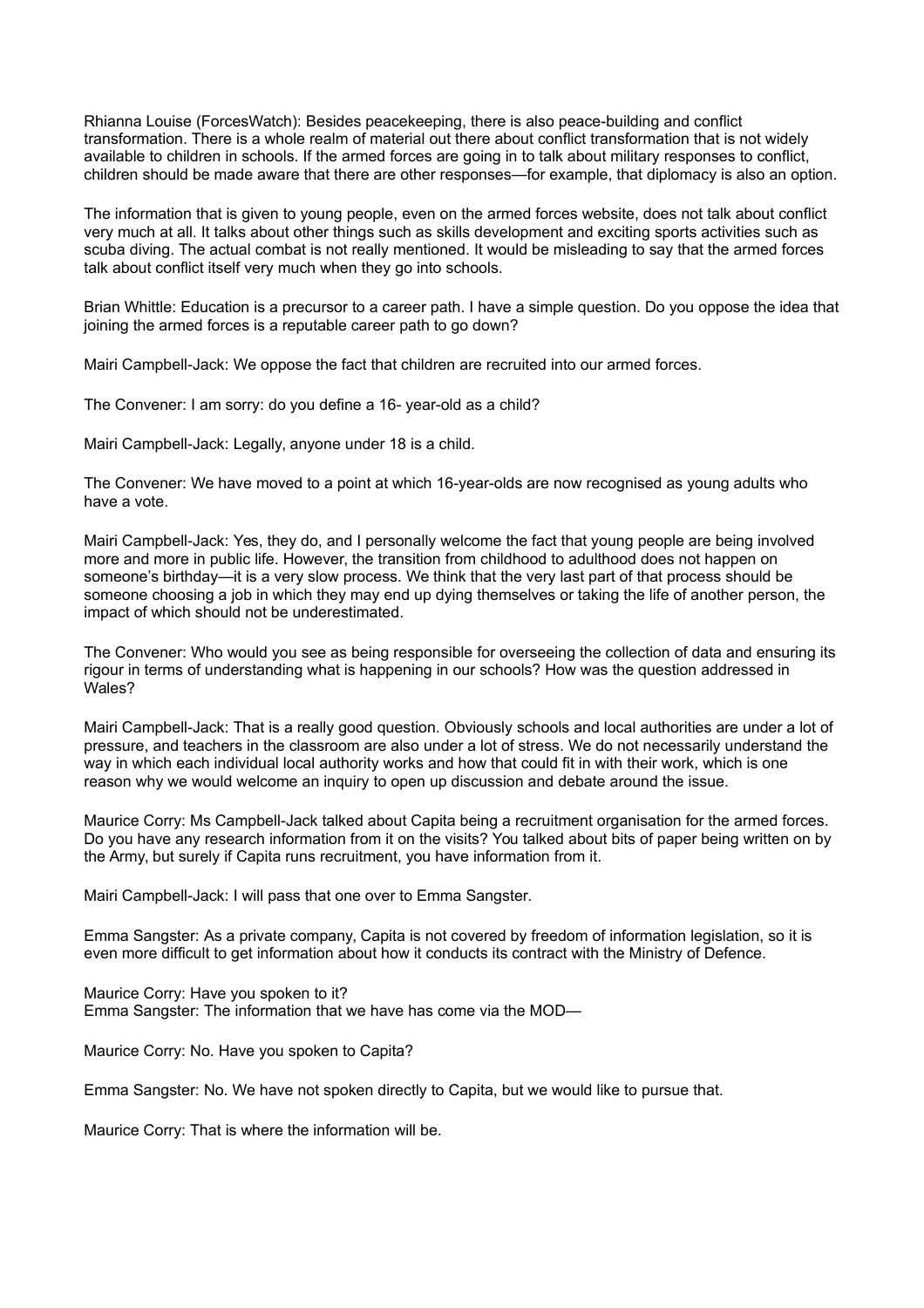Emma Sangster: We hope so. I think that a Scottish Parliament inquiry would open the doors for that information to be forthcoming. That would be very helpful.

Maurice Corry: Obviously, you have talked about armed forces visits, but it should be remembered that defence manufacturers such as British Aerospace look for modern apprentices, and that Lockheed Martin and various other organisations visit schools. Have you researched the frequency of their visits to schools?

Emma Sangster: We focused particularly on the armed forces. We are aware that there are developing relationships of that kind between education and industry, particularly for older children in the education system. Some of those things are very new, and we are looking at them, but we have not done substantial research into that.

Maurice Corry: Do you agree that you should look at that?

Emma Sangster: Yes. We are looking at the university technical colleges in England, which are really founded on partnerships with local industry, including the defence industry and the armed forces, in some areas.

Maurice Corry: Would you say that, at the moment, your case is rather narrow and not really broad, and that it just concentrates on the uniformed element?

Mairi Campbell-Jack: Yes. Part of the reason is that we are very small organisations that have part-time staff only. We do not have the kind of budgets that the MOD and Lockheed Martin, for example, have to put resources into the matter. It has taken us a year and a half of work to get here. There are lots of things that we would love to be able to do, but unfortunately resources and time do not always make that possible for us.

The Convener: As there are no other questions, I thank the witnesses very much for their evidence. There is an awful lot of stuff in that. We can have a think about what we want to do.

There has been a long-held concern that poverty is possibly the greatest recruiting sergeant to the Army. We would be very concerned if communities were targeted in that way.

My sense is that you are looking for transparency about what is happening and what the protections are. There is a more general issue about our wanting to know that when private companies or whoever go into a school, they do not promise the earth and encourage people to make choices that are not fully informed.

It is an interesting issue to try to get more information on. Do members have views?

Brian Whittle: I do not know what the modern Army recruitment process is when young men or women walk through the door to look to join it, so I would like to understand that a bit better. Obviously, there has been a general reduction in the armed forces in the country. I am unaware of how many people knock on the door, how many are accepted, and what the process is. I would like to know that.

Rona Mackay: I think that, in my local authority, the issue went to a vote at council, and the council decided not to allow it. Local authorities seem to have some autonomy in the matter. Have the witnesses gone round local authorities?

Emma Sangster: Yes, we have. We contacted every local authority in Scotland, and 26 responded. The information shows quite a varying picture. Some authorities do not particularly recognise the issues, while others have done more to give guidance to schools. The approach is not uniform. A lot of local authorities said that they leave it up to headteachers to decide.

Rona Mackay: A lot of buck passing is going on.

Emma Sangster: Yes—or there is a lack of clarity about where responsibility for the issue lies, because it falls within the careers service side of things as well as within education. A lot of different agencies can be involved. Where does responsibility lie?